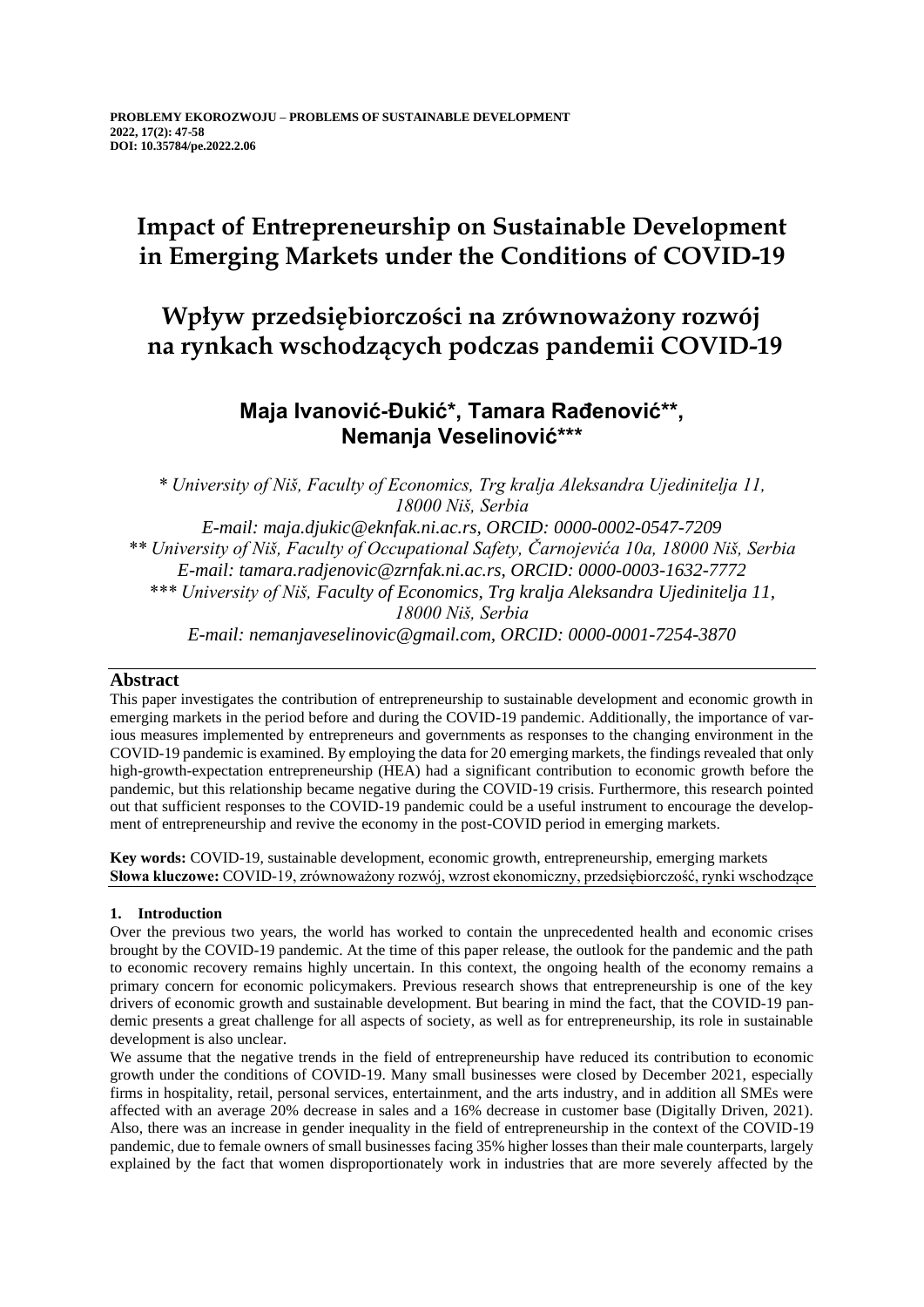COVID-19 pandemic (Graeber et al., 2021). It caused a negative impact of entrepreneurship on sustainable development.

On the other hand, the emergence of digital technologies has significantly reduced the costs of entrepreneurs and offered opportunities for new business during the COVID-19 pandemic, due to the changes in people's lifestyles (Liguori & Winkler, 2020). Entrepreneurs able to create a platform-based ecosystem, have become a force of creative destruction (Acs et al., 2021). Also, rapidly evolving medical technologies and new ways of handling the COVID-19 crisis offered opportunities for entrepreneurs to start new businesses (Kuckertz et al., 2020). This led to an increase in the number of entrepreneurs. For all of these reasons, there is a general gap in the understanding of the effects of entrepreneurship on sustainable development under the conditions of COVID-19. The subject of this paper is to examine the influence of the COVID-19 pandemic on the relationship between entrepreneurship and sustainable development in emerging markets.

We choose emerging markets since there is no strong empirical evidence that the link between entrepreneurship and sustainable development is strong and statistically significant, and further empirical research is desirable. Furthermore, this group of markets is becoming a very strong competitor in the global market, thanks to their rapid development (Aizpun et al., 2019), and a global economy needs to understand drivers of their sustainable development which can revive the economy in the post-COVID-19 period. This paper supports these considerations with a statistical analysis, based on regression models on the panel data for the period 2011-2021, as well as cross sectional analysis for 2020 and 2021 in the sample of 20 emerging markets. The aim of the paper is to identify factors which can force sustainable development through entrepreneurship development under the conditions of COVID-19 in emerging markets and propose measures that macroeconomic policymakers could implement in order to revive global economy in the post-COVID-19 period.

The paper first gives an overview of literature that links entrepreneurship with sustainable development in emerging markets under the conditions of COVID-19. The next part of the paper presents methodology, the obtained results and the discussion of results and recommendations to macroeconomic policymakers. The final part of the paper presents concluding remarks.

#### **2. Literature review and the hypotheses development**

The novel coronavirus appeared at the end of 2019 in China. The virus caused the disease COVID-19 which has threatened millions of people's lives all over the world (Worldometers, 2021) and has significantly changed global society (Parnell et al., 2020). Due to the effects of the virus, many healthcare systems collapsed and the World Health Organization declared a worldwide pandemic on the 11th of March 2020. The pandemic had flow-on effects on other sectors as well. Under the conditions of COVID-19, people's lifestyles changed significantly, as well as living and working conditions (social distancing, hand washing, personal hygiene, digital forms of communication, working from home, etc. were promoted). It has had a great negative influence on the economy, particularly the tourism and hospitality industries, which are reliant on close contact between individuals as part of their business models (Belitski et al., 2021). In order to get life back on track, appropriate measures are needed to revive the economy in addition to an adequate cure for the virus. That is why economic policymakers are persistently looking for appropriate economic solutions that will enable them to get out of the crisis and encourage sustainable development.

Previous research has indicated that entrepreneurship is the key driver of sustainable development in developed countries (Valliere & Peterson, 2009; Carree & Thurik; 2010; Van Stel et al., 2018). Entrepreneurs may introduce important innovations, by entering markets with new products or production processes; enhancing knowledge of what is technically viable and what consumers prefer; introducing variations of existing products and services in the market (Van Stel et al., 2005; Williams et al., 2017). Under the conditions of COVID-19, entrepreneurs can use the possibilities offered by digital technology and adapt their businesses more easily than any other business entity to new consumer demands related to the changed lifestyle (Acs et al., 2021). The business creativity and innovations involved in agile and resilient new businesses can help entrepreneurs to find opportunities in the turmoil that the pandemic has caused globally (Zahra, 2021). Also, resulting learning process can speed up the discovery of the dominant design for product-market combinations enabling knowledge spillovers, stimulating economic growth and revitalization of the economy in the post-COVID-19 period. Bearing in mind the fact that several previous empirical studies have proven that entrepreneurship is an engine of economic growth and sustainable development, in developed countries, many of their economic policymakers have implemented measures to support the development of entrepreneurship under the condition of COVID-19.

However, the situation is much different in emerging markets. There is no strong empirical evidence that the link between entrepreneurship and sustainable development in emerging markets is strong and statistically significant (Ivanovic-Djukic et al., 2022). Most theoretical studies explain that entrepreneurship has a significant role in economic growth, but the results of empirical research are diverse. For example, studies conducted by Tang & Koveos (2004), as well as Zaki & Rashib (2016), showed a negative correlation between entrepreneurship and economic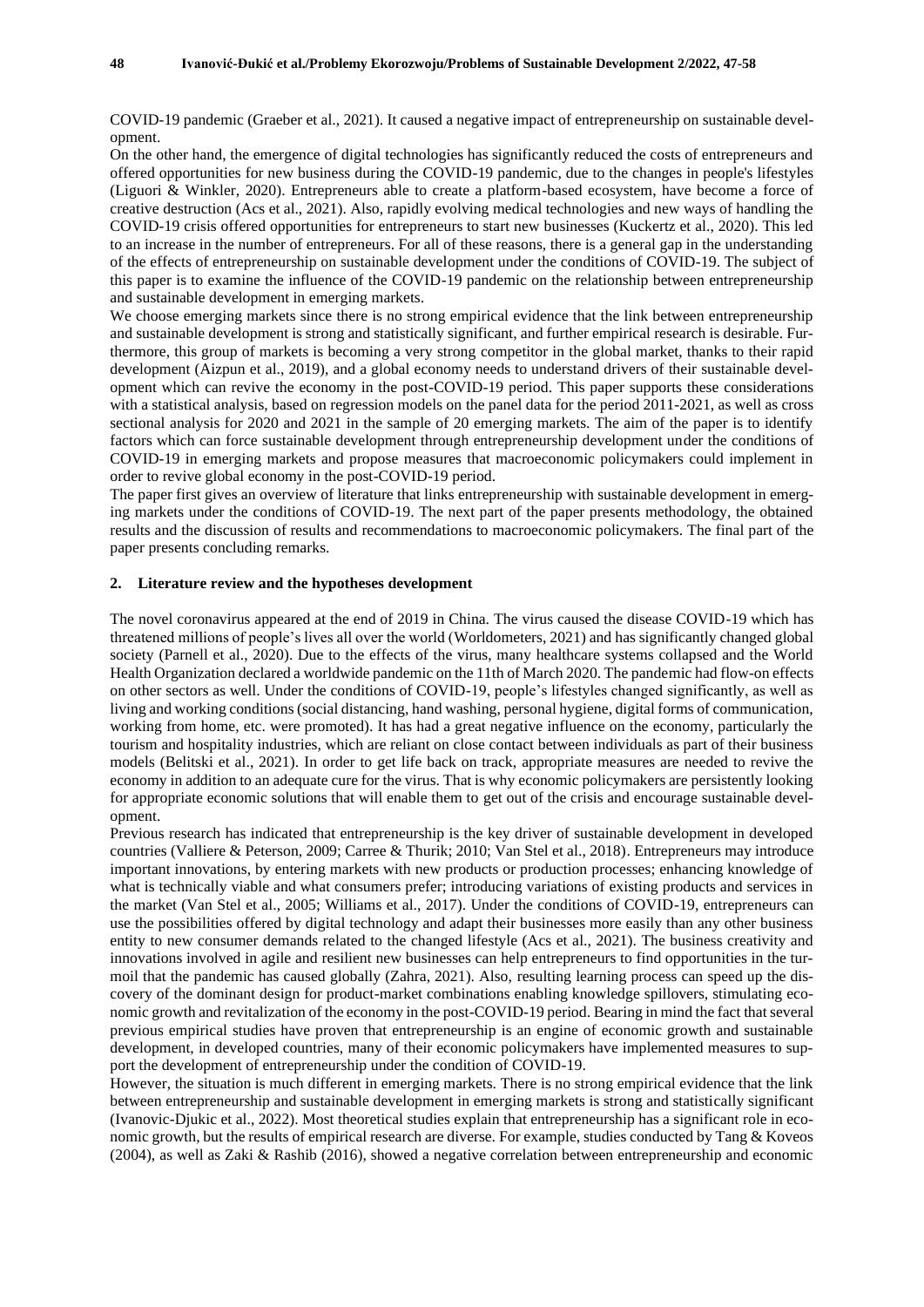growth in emerging markets, while research conducted by Valliere and Peterson (2009) showed that this relationship is positive, but insignificant. For that reason, there is no clear picture of the role and importance of entrepreneurship in economic growth and sustainable development in emerging markets. Bearing in mind the fact that emerging markets are becoming very serious players in the global market (especially Russia, China, India, Brazil), it is very important to analyze the drivers of their sustainable development, and predict whether entrepreneurship can be one of the instruments for economic recovery in the post-COVID-19 period.

We believe that the situation in emerging markets, as well as relationship between entrepreneurship and economic growth has changed significantly in recent years, due to the fact that income per capita in most of emerging markets has increased (the relationship between entrepreneurship and economic growth is caused by income per capita and stage of economic development, and it appears to be U-shaped) (Valliere & Peterson, 2009). Hence, the first hypothesis is:

**H1.** Entrepreneurship has a significantly positive impact on sustainable development in emerging markets and it can contribute to the economic recovery in the post-COVID-19 period.

The COVID-19 pandemic has become a challenge for all economic entities, including entrepreneurs. Many economies were in lockdown, with international travel restricted or banned, and many shops, restaurants, and hotels closed. It has created a huge number of problems for entrepreneurs in these areas. In addition, people were increasingly encouraged to work from home. For these reasons, many established businesses were hit hard, as orders drained away, and many new businesses were inevitably stillborn as markets evaporated (Ratten, 2020).

On the other hand, home deliveries boomed, both from online shopping and from a sharp rise in takeaway food deliveries. At the same time, new opportunities emerged with an initial and ongoing massive consumer demand for sanitizing products and protective personal equipment, followed rapidly by demand for online education and entertainment, then for online sales. According to GEM data, TEA was significantly lower in 2020 compared to 2019 in some emerging markets, such as Poland, Chile, Israel, but in some of them, such as Colombia, Panama, Egypt, TEA in 2020 was higher compared to 2019 (Bosma et al., 2020). This can be seen in Figure 1.



Figure 1. Levels of total early-stage entrepreneurial activity in 2019 compared to 2020 (Bosma et al., 2020, p. 42)

In 21 economies, out of the 35 examined economies, there was a fall in TEA between 2019 and 2020. While many of these falls were modest, others were much more dramatic. However, over the same period, in 14 economies there was an increase in TEA, including four economies in which TEA increased by more than a quarter. Three of them were emerging markets (Egypt, Panama, and Colombia) (Bosma et al., 2020).

At the first glance, it is uncertain what impact the COVID-19 pandemic had on entrepreneurship and how it affected the relationship between entrepreneurship and sustainable development. However, when you bear in mind the fact that many established businesses ceased to work, the situation is clearer. Also, the negative impact of the COVID-19 pandemic is confirmed by a large number of exits. There were six economies, such as: Panama, Saudi Arabia, India, Kuwait, Chile, and Poland, in which the pandemic is cited as the most important reason for exiting. The impact of COVID-19 pandemic on the establishment and stopping new business is shown in Figure 2.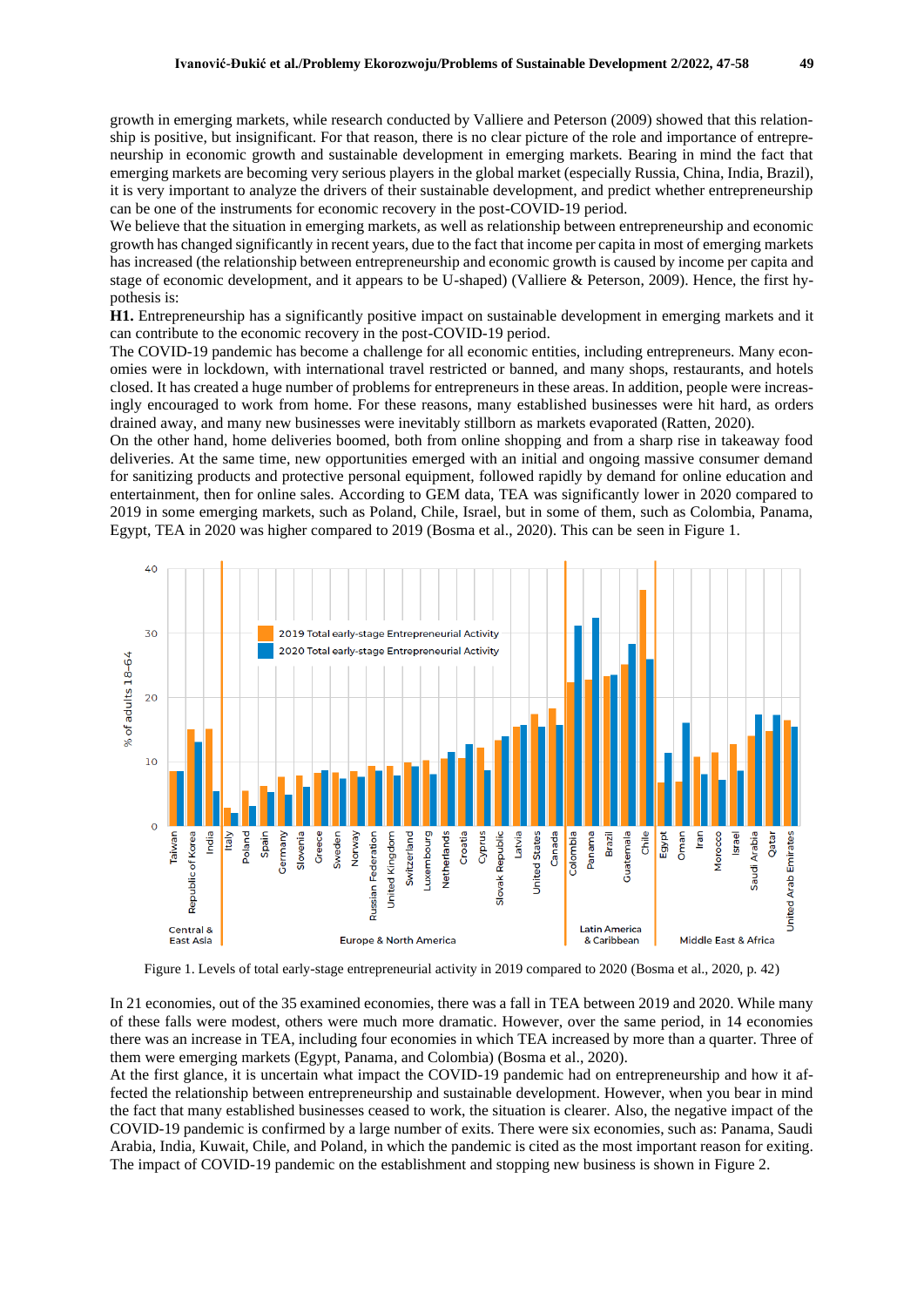■ Stopped a business due to the pandemic ■ Started a business due to the pandemic ■ Pursue new opportunites due to pandemic Figure 2. Attitudes and perceptions in an age of COVID-19 (Bosma et al., 2020, p. 186-189)

It is obvious that there were more entrepreneurs who stopped a business due to the pandemic than those who started a new business in most emerging markets. At the same time, there were many entrepreneurs pursuing new opportunities due to pandemic. As a result, the level of established businesses increased rapidly in some emerging markets. For example, in Qatar, it was more than doubled and, in Egypt, more than tripled. This fact blurs the picture of the impact of the pandemic on entrepreneurship. But, when we take into account TEA in 2021, it is noticeable that its level has decreased in most emerging markets compared to 2019, especially in countries with higher levels of income per capita. For that reason, our second hypothesis is:

**H2.** The contribution of entrepreneurship to sustainable development and economic growth is lower under the conditions of the COVID-19 than in the previous period.

Many entrepreneurs and governments worldwide responded to the changed environment in the pandemic (Bosma et al., 2020). Entrepreneurs have implemented various organizational changes in response to the COVID-19 pandemic (Hill et al., 2021). For example, most of them adopted digital technologies and developed strategic, managerial, and digital skills to increase their efficiency (Audretsch & Belitski, 2021). A very dynamic response was the transformation of business models introducing business model innovation, based on digital platforms for ordering, selling, and charging products and services (Clauss et al., 2019). Also, digital communication, as well as online communities, had a very important role in the entrepreneurial response to the COVID-19 pandemic, offering support in: resolving problems, reframing problems, reflecting on situations, refocusing thinking and efforts (Meurer et al., 2021). Many entrepreneurs have improved financial performance in the COVID-19 crisis, by focusing on working from home as an opportunity rather than an activity that leads to frustration, loneliness, and worries about the future (Banerjee & Rai, 2020; Zhang et al., 2022). Also, partnerships between small and large firms, open innovation and knowledge spillovers, measures that entrepreneurial ventures undertake to preserve liquidity seems to be very useful forms of the entrepreneurial response to the COVID-19 pandemic (Block et al., 2021).

At the same time, various support policies were developed and provided by governments in response to address the needs of entrepreneurs. The 2020 GEM report mentions that 54 national governments made emergency policy decisions and actions in order to support entrepreneurs in response to the COVID-19 pandemic (Bosma et al., 2020). For example, in the United States, the largest Paycheck Protection Program (PPP) included the provision of funds to small businesses with a volume of \$650 billion during the early stages of the pandemic (Bhutta et al., 2020). In the UK, the government implemented the Coronavirus Job Retention Scheme for waged workers, which covers 80% of employee salaries up to a maximum of £2,500 per month (Yue & Cowling, 2021). German government intent to protect new businesses and start-ups included taxation support, and state-supported short-time work compensation schemes (PWC, 2020; Block et al., 2020). In lot of developed countries there have been programs providing loans to small businesses through banks, credit unions, and other financial institutions to keep small businesses open and retain employees on the payroll (Fairlie & Fossen, 2021).

Situation in emerging markets were similar as in developed countries. In China, measures were implemented in February 2020 when Chinese Central Bank unblocked extensions or renewals of loans to companies and announced a reduction in the banks' mandatory reserve ratio. The government presented a package to support the digitalization of SMEs in the context of the crisis. A wide range of policy measures was announced for SMEs at

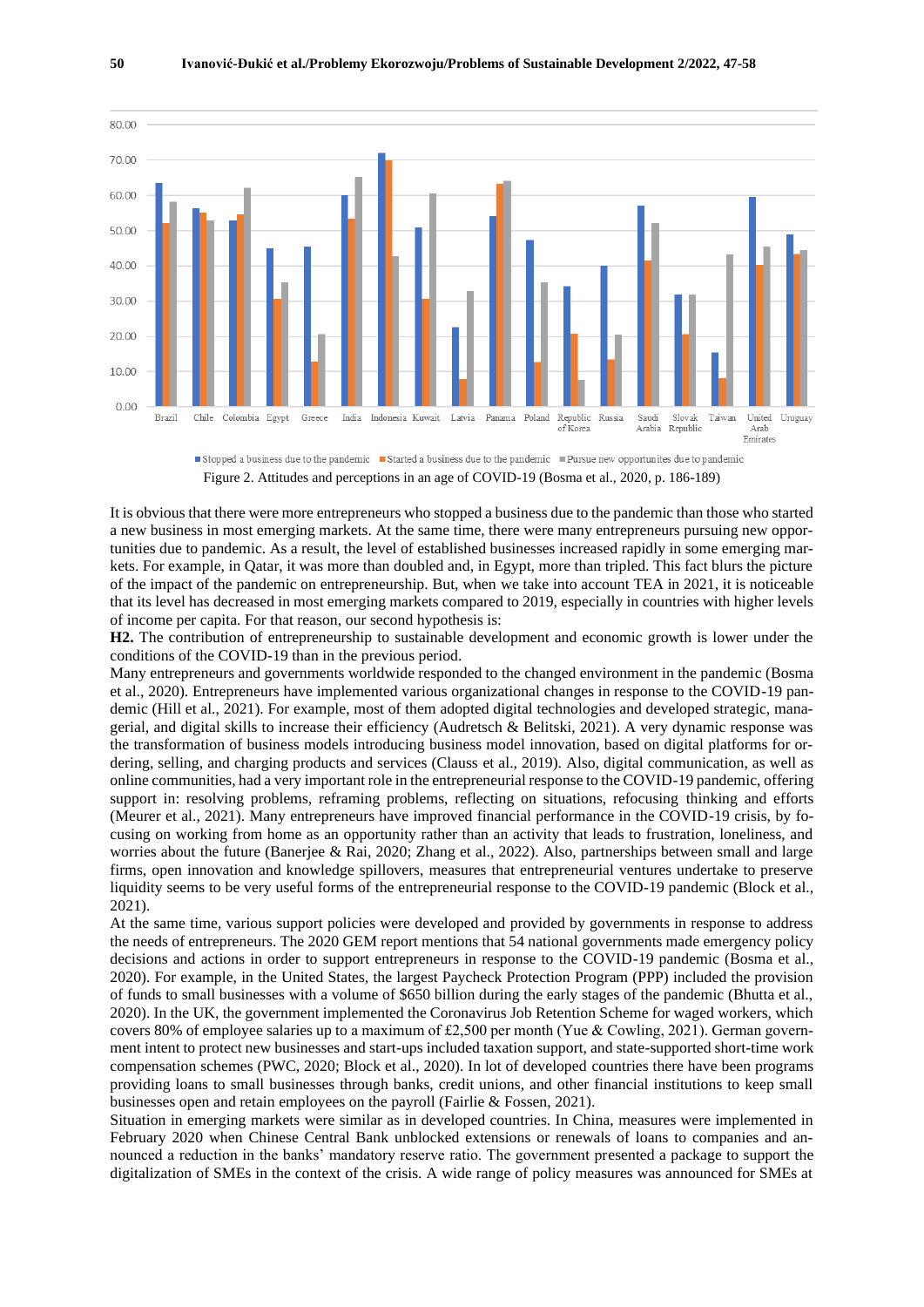the regional level in China, including deferred tax payments for SMEs, reduced rent costs, waived administrative fees, subsidized R&D costs for SMEs, social insurance subsidies, subsidies for training and purchasing teleworking services, and additional funding to spur SME loans (KPMG, 2020). Financial support in Russia was similar to the Chinese. State-owned banks supported small businesses by approving credit lines. These policy instruments can be broadly categorized into loan guarantees, direct lending to small businesses, grants and subsidies, and equity instruments (Liu et al., 2021). Brazilian and Indian governments provided little support to small business.

Many empirical studies, conducted in developed countries, proved that the governmental response has had positive effects on TEA. For example, a study conducted in the US found a positive relationship between loan receipt per business and number of businesses (Fairlie & Fossen, 2021). A study examining the effects of governmental policies on 42,401entrepreneurs and SMEs in UK demonstrated that government financial support may reduce the number of small businesses with negative earnings and allow extending the residual life of small businesses with negative earnings up to 194 days (Belghitar et al., 2021). The similar effects were found in Germany (Block et al., 2020).

According to GEM data, the entrepreneurial response, as well as the governmental response, was different in some emerging markets. But research examining the governmental and entrepreneurial response to the COVID-19 pandemic in emerging markets is very limited. We believe that situation in emerging markets is similar to the situation in developed countries, Also, we believe that contribution of entrepreneurship to sustainable development, as well as the success of TEA, was bigger in emerging markets whose entrepreneurs and governments responded more seriously to the COVID-19 pandemic. Therefore, the third hypothesis is:

**H3.** Appropriate entrepreneurial and governmental responses to the COVID-19 pandemic have a positive and significant impact on TEA and sustainable development.

According to GEM data, the entrepreneurial response to the new condition under COVID-19 was more appropriate compared to the governmental response in emerging markets. For that reason, we believe that organizational changes implemented by entrepreneurs in response to the COVID-19 pandemic had a bigger influence on TEA compared to the measures implemented by governments. Hence, the fourth hypothesis is:

**H4.** The contribution of the entrepreneurial response to the TEA, as well as sustainable development, was bigger compared to the contribution of the governmental response in emerging markets during the COVID-19 pandemic*.*

#### **3. Data and methodology**

#### *3.1. Research context*

Emerging markets can be defined as *economies transitioning from a dictatorship to a free-market-oriented-countries with increasing economic freedom, gradual integration, global marketplace, expanding middle class, improving standards of living, social stability and tolerance, as well as, increasing cooperation with multilateral institutions* (Kvint, 2009, p. 27). They include very diverse countries in different geographic areas, such as East Asia, Eastern Europe, and Latin America (Bruton et al., 2008), which have common characteristics, such as the following: low-income, rapid-growth, economic liberalization, high level of volatility, underdeveloped institutional infrastructures etc. (Peng, 2001; Aulakh & Kotabe, 2008; Yamakawa et al., 2008; Bruton et al., 2013).

These common macroeconomic characteristics have a great influence on entrepreneurship, as well as relationship between entrepreneurship and sustainable development (Bruton et al., 2008). For example, high level of volatility (pace at which prices move higher or lower), leads to an increase in economic instability that distorts the development of entrepreneurship. Also, insufficiently developed capital market and financial institutions make serious problems to entrepreneurs in acquiring capital to start and develop their business (Szirmai et al., 2011; Guegan et al., 2014). Additionally, emerging markets yet have had a problem with underdeveloped institutional infrastructures, such as legal systems and trade policies, presence of grey economy, corruption, unfair competition, nonincentive tax system, discriminatory legislation, unstable legal and political system, underdeveloped market economy mechanisms, etc. (Cuckovic & Bartlett, 2007; Bruton et al., 2008; Tracey & Phillips, 2011). Such institutional gaps and lack of resources have stimulated development of informal entrepreneurship (Yamakawa et al., 2008; Tracey & Phillips, 2011).

Thanks to a number of measures implemented, in recent years there has been an improvement in the macroeconomic environment, increase in income per capita and the development of entrepreneurship in emerging markets. They are becoming a very serious player on the global market (Lu et al., 2010). In 2021, the GDP of the emerging markets amounted to around 38.85 billion US dollars, which is approximately 41% of the total global GDP (Statista, 2022). Also, emerging markets account for 34% of global nominal GDP and 46% in PPP terms (Duttagupta & Pazarbasioglu, 2021). The World Bank predicts that emerging markets will account for half of the world's economic growth by 2025 (Lin, 2011). Given the growing importance of emerging markets, the analysis of the drivers of their economic growth and possible revitalization measures under the COVID-19 condition has become a very serious task of the researchers (Lu et al., 2010).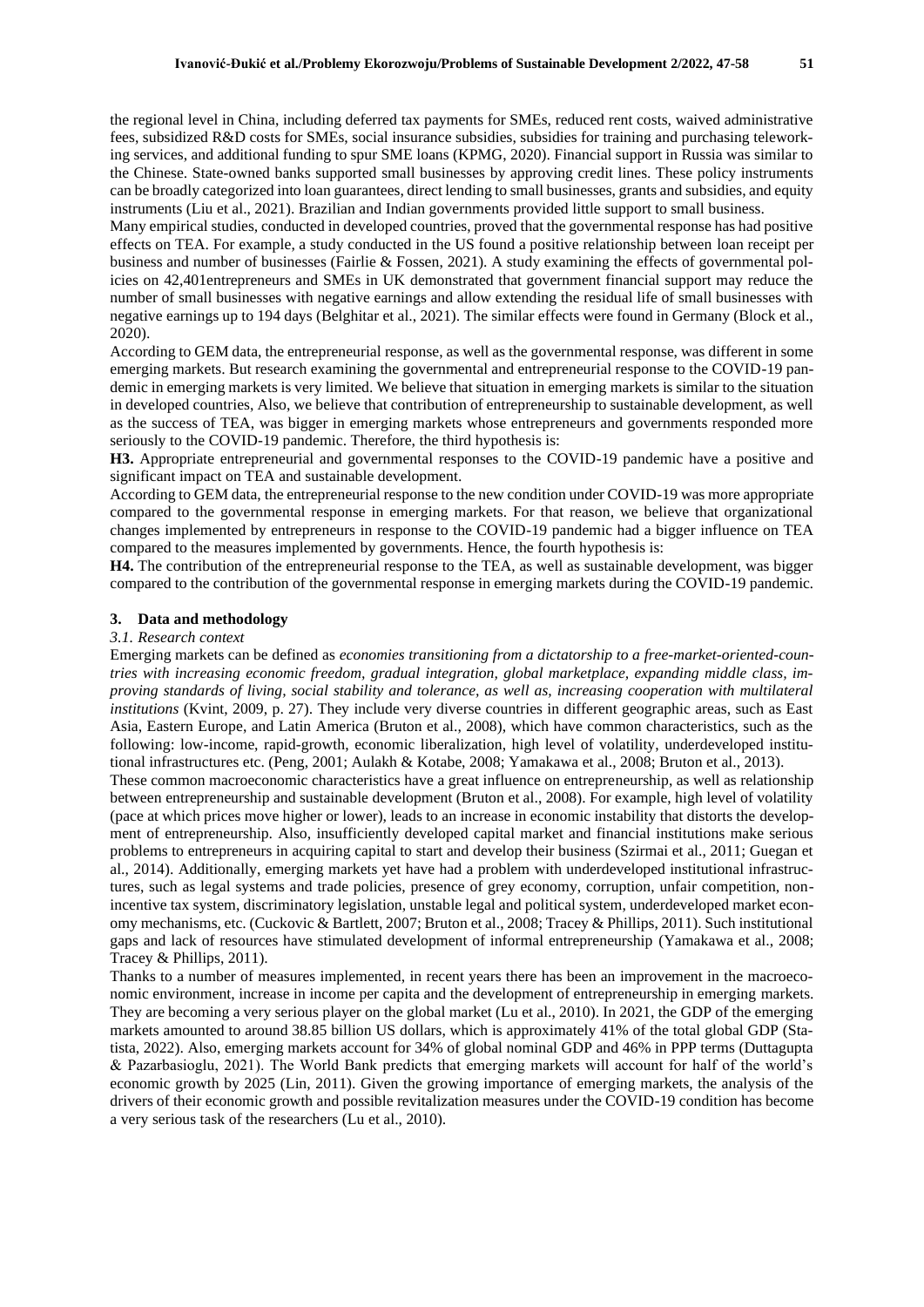#### *3.2. Sample characteristics*

There is no universal consensus on exactly which countries qualify as emerging markets. For example, Morgan Stanley Capital International Emerging Market Index qualifies 25 developing countries as emerging markets including Brazil, Chile, China, Colombia, Czech Republic, Egypt, Greece, Hungary, India, Indonesia, Korea, Kuwait, Malaysia, Mexico, Peru, Philippines, Poland, Qatar, Russia, Saudi Arabia, South Africa, Taiwan, Thailand, Turkey and United Arab Emirates (MSCI, 2021). The International Monetary Fund (IMF) classifies 20 countries as emerging markets, Standard and Poor's (S&P) classifies 25, and Russell classifies 24 countries as emerging markets, while Dow Jones classifies 25 countries as emerging markets.

We have selected 20 countries that are common to these lists. An additional reason for the inclusion of these countries in the research is the availability of data. The list of selected countries is presented in Table 1.

|                 | GNI per capita, Atlas method (current US\$) |        |  |  |
|-----------------|---------------------------------------------|--------|--|--|
| Country         | 2019                                        | 2021   |  |  |
| Argentina       | 11,250                                      | 9,070  |  |  |
| Brazil          | 9,270                                       | 7,850  |  |  |
| Chile           | 14,990                                      | 13,470 |  |  |
| China           | 10,310                                      | 10,550 |  |  |
| Colombia        | 6,570                                       | 5,790  |  |  |
| Estonia         | 23,250                                      | 23,170 |  |  |
| Greece          | 19,650                                      | 17,930 |  |  |
| Hungary         | 16,520                                      | 15,890 |  |  |
| India           | 2,120                                       | 1,920  |  |  |
| Indonesia       | 4,050                                       | 3,870  |  |  |
| Latvia          | 17,790                                      | 17,880 |  |  |
| Malaysia        | 11,260                                      | 10,570 |  |  |
| Mexico          | 9,470                                       | 8,480  |  |  |
| Peru            | 6,790                                       | 6,030  |  |  |
| Poland          | 15,360                                      | 15,240 |  |  |
| Russia          | 11,250                                      | 10,690 |  |  |
| Slovak Republic | 19,230                                      | 18,920 |  |  |
| South Africa    | 6,670                                       | 6,010  |  |  |
| Thailand        | 7,260                                       | 7,040  |  |  |
| Uruguay         | 17,760                                      | 15,790 |  |  |

Table 1. Countries included in the study and GNI per capita in 2019 and 2021 (World Bank, 2022)

#### *3.3. Research model and variables*

In order to verify defined hypotheses, several regression models are applied. The first model examines the impact of total entrepreneurial activity (TEA) on sustainable development index (SDI), respectively. Other two models examine the impact of TEA and high-growth expectation entrepreneurship (HEA) on GDP growth before and during the COVID-19 crisis, respectively. All models include control variables for capital and labor (unemployment). The last three models examine the impact of entrepreneurial and governmental response on TEA under the COVID-19 condition in all emerging markets, as well as by clusters of emerging markets depending on the intensity of the response to the COVID-19 pandemic. Also, all models include control variable – National Entrepreneurship Context Index (NECI). The variables employed in the regression models are presented in Table 2.

|  |  |  |  |  |  | Table 2. Variables employed in the regression models (authors' presentation) |
|--|--|--|--|--|--|------------------------------------------------------------------------------|
|--|--|--|--|--|--|------------------------------------------------------------------------------|

| <b>Variable</b>                                  | <b>Variable Type</b> | Model          |
|--------------------------------------------------|----------------------|----------------|
| Sustainable development index (SDI)              | Dependent            | M1             |
| GDP growth rate $(r)$                            | Dependent            | M2, M3         |
| GDP per capita (GDPpc)                           | Control              | M1, M2, M3     |
| Inbound FDI per capita (FDIpc)                   | Control              | M1, M2, M3     |
| Gross capital formation per capita (GCFpc)       | Control              | M1, M2, M3     |
| Unemployment (UNE)                               | Control              | M1, M2, M3     |
| National Entrepreneurship Context Index (NECI)   | Control              | M4, M5, M6     |
|                                                  | Predictor            | M1, M2         |
| Total early-stage entrepreneurial activity (TEA) | Dependent            | M4, M5, M6     |
| High-growth-expectation entrepreneurship (HEA)   | Predictor            | M <sub>3</sub> |
| Entrepreneurial response (ER)                    | Predictor            | M4, M5, M6     |
| Governmental response (GR)                       | Predictor            | M4, M5, M6     |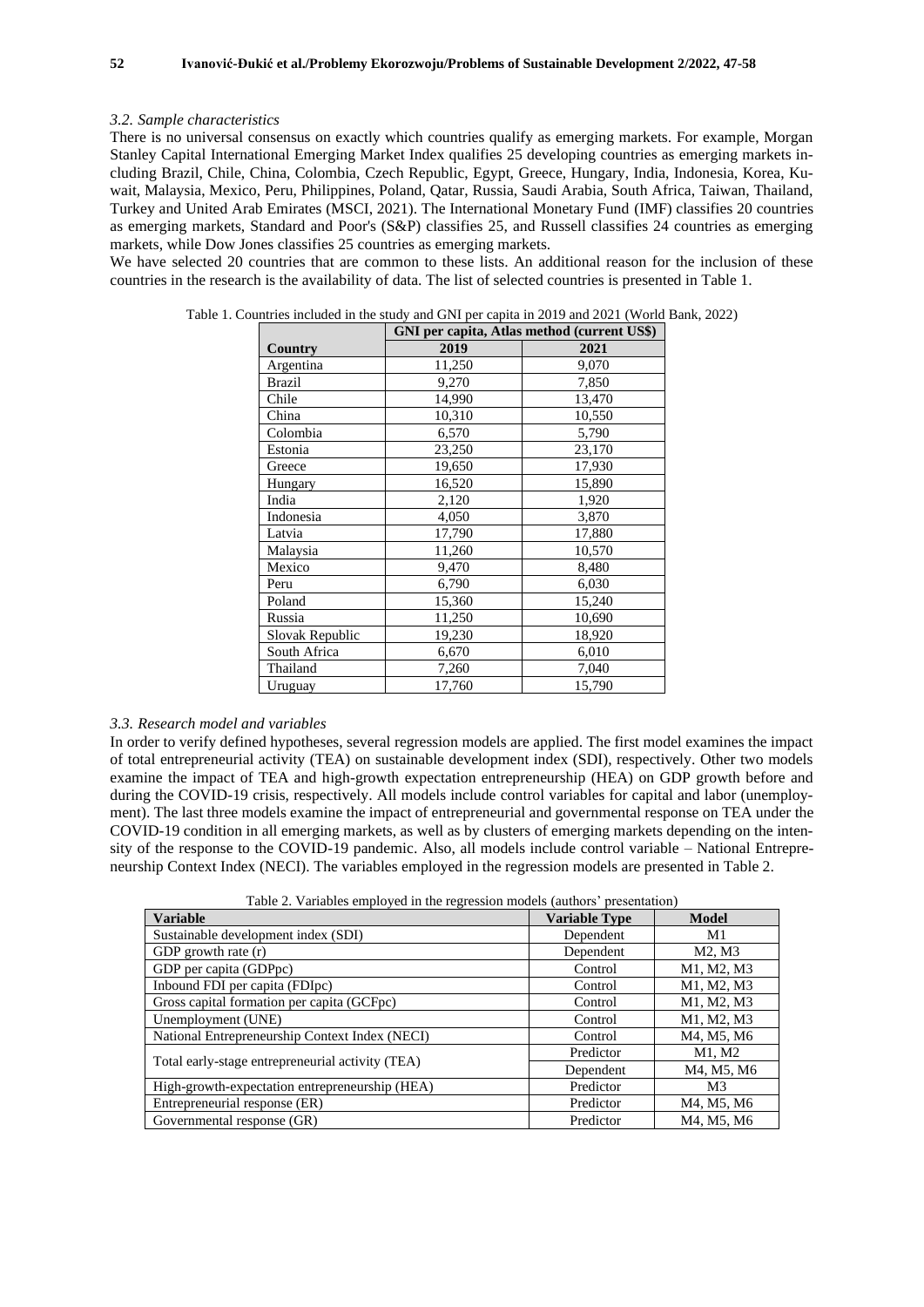#### **4. Results and discussion**

#### *4.1. Results*

The impact of entrepreneurship on long-term sustainable development is examined by employing the regression model M1. The sustainable development index (SDI) is chosen as a dependent variable. The SDI evaluates each country's total performance on the 17 sustainable development goals, with each goal given equal weight. The score indicates where a country stands in relation to the worst possible outcome (0) and the best outcome (100) (Sachs et al., 2021). Entrepreneurship is measured as GEM total entrepreneurial activity rate (TEA), defined as the percentage of individuals aged 18-64, who are either nascent entrepreneurs or owner-managers of a new business – younger than 42 months (Hill et al., 2021). Control variables used include the level of GDP per capita, inbound foreign direct investments per capita, gross capital formation per capita, and unemployment rate. These data are taken from the World Bank's database. All variables are used as average data for the period 2011-2020. Results are presented in Table 3.

Model 1 shows that an increase in TEA leads to the increase of sustainable development (if the TEA increases by 1%, the SDI will increase by 0.276), and this impact is statistically significant (p<0.05). This model explains 87.1% changes in SDI and F test confirms that it is statistically significant (18.834). The Tolerance and VIF statistics indicate that there is no problem of multicollinearity, whereas Durbin-Watson statistics show no autocorrelation in data. Based on these results we can accept the first hypothesis, i.e., entrepreneurship has positive and significant impact on sustainable development in emerging markets.

| <b>Model 1</b>    | <b>Coefficient</b> |          | Sig.  | <b>Tolerance</b> | VIF   |                |                      |
|-------------------|--------------------|----------|-------|------------------|-------|----------------|----------------------|
| Constant          | 54.429             | 20.077   | 0.000 |                  |       | $\mathbb{R}^2$ | Adj. $\mathbb{R}^2$  |
| GDPpc             | 0.001              | 4.559    | 0.000 | 0.298            | 3.354 | 0.871          | 0.824                |
| FDIpc             | $-0.001$           | $-0.931$ | 0.367 | 0.721            | 1.387 | <b>F</b> test  | Sig.                 |
| GCF <sub>pc</sub> | 0.001              | 1.551    | 0.143 | 0.319            | 3.131 | 18.834         | 0.000                |
| <b>UNE</b>        | $-0.022$           | $-0.233$ | 0.819 | 0.877            | 1.141 |                | <b>Durbin-Watson</b> |
| TEA               | 0.276              | 2.624    | 0.020 | 0.801            | 1.249 |                | 2.303                |

Table 3. Impact of entrepreneurship on the sustainable development (authors' calculations)

In order to verify the second hypothesis, we created the regression model M2. Since there is no data for the SDI for each year individually, we chose the GDP growth rate as a dependent variable, while TEA was independent variable. In order to measured impact of the COVID-19 pandemic on the relationship between entrepreneurship and economic growth, we included dummy variable for TEA during COVID-19 pandemic. Since the results showed that the impact of TEA on economic growth is not statistically significant, we examined additionally, impact of high-growth-expectation entrepreneurship – HEA (the percentage of entrepreneurs who expect to employ at least 20 people in five years from now) on GDP growth (because previous research showed that it was the form of entrepreneurship that had the largest contribution to the economic growth). Thus, the regression model 3 was created. The GDP growth rate is chosen as a dependent variable, while HEA was independent. The second dummy variable is created in order to capture the effects of the COVID-19 crisis on HEA. These regression models employ data for the period 2011-2021 for 20 emerging markets, comprising a balanced panel. The same control variables are used as in the previous model (M1). Missing values for some of the indicators are estimated based on the values of these indicators in previous years. Test results for choosing the appropriate panel regression model are presented in Table 4.

|  |  |  |  | Table 4. Test results for choosing the appropriate model (authors' calculations) |  |
|--|--|--|--|----------------------------------------------------------------------------------|--|
|  |  |  |  |                                                                                  |  |

| <b>Model</b>                        | <b>F-test</b>               | <b>Breusch-Pagan LM</b>     | <b>Hausman</b>           |  |  |
|-------------------------------------|-----------------------------|-----------------------------|--------------------------|--|--|
|                                     | $H_0$ : Pooled, $H_1$ : FEM | $H_0$ : Pooled, $H_1$ : REM | $H_0$ : REM, $H_1$ : FEM |  |  |
| Model 2                             | 3.06                        | 14.02                       | 7.54                     |  |  |
|                                     | (0.0001)                    | (0.0001)                    | (0.2735)                 |  |  |
| Model 3                             | 2.75                        | 15.64                       | 2.27                     |  |  |
|                                     | (0.0003)                    | (0.0000)                    | (0.8932)                 |  |  |
| $\cdot$ $\cdot$ $\cdot$<br>$\cdots$ |                             |                             |                          |  |  |

Note: p values in ( )

Based on the obtained results it is determined that REM is appropriate for fitting analyzed data. The results of the regression models are presented in Table 5.

According to Model 2, TEA has the positive impact on economic growth before COVID 19 crisis (if TEA increases by 1% the GDP growth rate will increase by 0.05%), but it is statistically insignificant. However, due to the COVID-19 crisis TEA has negatively influenced the economic growth. An increase in TEA by 1% leads to the

Dependent Variable: SDI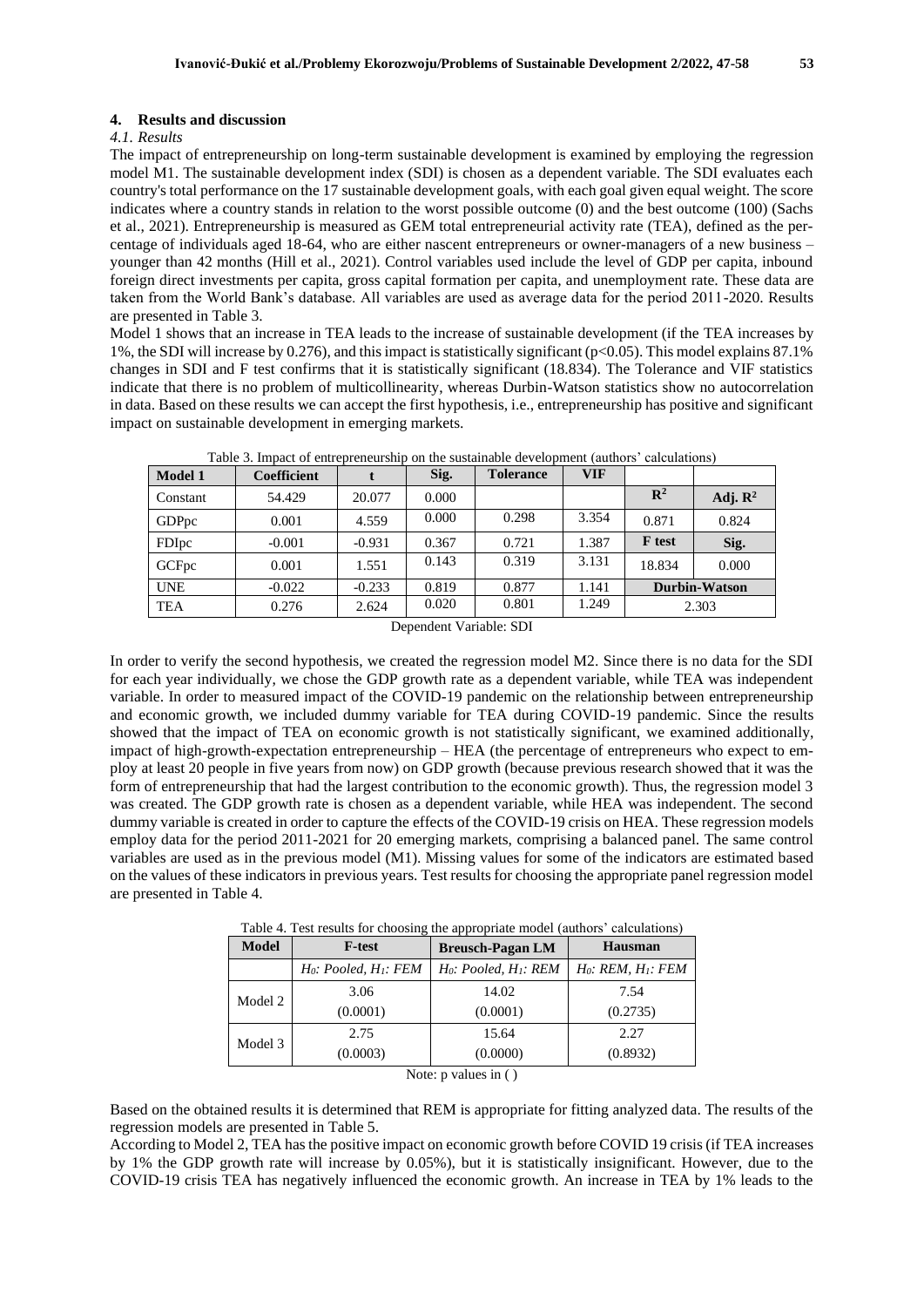decrease of GDP growth rate by 0.4% due to the COVID-19 crisis. The model is statistically significant as confirmed by the Wald test (274.44). In this model, the individual specific error can explain 19.5% of entire composite error variance.

|                  | <b>Model 2</b>            | Model 3                   |
|------------------|---------------------------|---------------------------|
| Constant         | 4.76176*<br>(4.20)        | 5.19076*<br>(5.38)        |
| GDPpc            | $-0.00024*$<br>$(-4.67)$  | $-0.00024*$<br>$(-4.38)$  |
| FDIpc            | $-0.00017$<br>$(-1.57)$   | $-0.00019$<br>$(-1.66)$   |
| GCFpc            | $0.00135*$<br>(4.48)      | 0.00122<br>(3.72)         |
| <b>UNE</b>       | $-0.12449*$<br>$(-2.88)$  | $-0.18291*$<br>$(-3.74)$  |
| <b>TEA</b>       | 0.05230<br>(1.41)         |                           |
| <b>TEAC</b>      | $-0.45004*$<br>$(-13.88)$ |                           |
| <b>HEA</b>       |                           | $0.04958**$<br>(2.07)     |
| <b>HEAC</b>      |                           | $-0.25665*$<br>$(-12.39)$ |
| $\Theta$         | 0.45942                   | 0.47191                   |
| $\boldsymbol{P}$ | 0.19498                   | 0.20545                   |
| Wald test        | 274.44*                   | 224.49*                   |

Table 5. The impact of entrepreneurship on economic growth (authors' calculations)

*Note: z values in ( )*

*\*, \*\* at 0.01 and 0.05 significance level respectively Dependent Variable: GDP growth rate*

As regards Model 3, HEA has the positive and statistically significant impact of economic growth (p<0.05). If HEA increases by 1%, the GDP growth rate will increase by 0.05%. However, due to the COVID-19 crisis HEA has negatively influenced the economic growth. The model is statistically significant as confirmed by the Wald test (224.49). The individual specific error can explain 20.54% of entire composite error variance.

Three last models were created in order to verify the third and fourth hypotheses. TEA in 2021 is chosen as a dependent variable, while entrepreneurial and governmental response to the COVID-19 pandemic in 2020 were independent variables. The National Entrepreneurial Context Index (NECI) in 2020 is used as a control variable. NECI assesses the average condition of an economy's entrepreneurship environment on a national level. The NECI score for every economy is the arithmetic mean of that economy's EFC scores, therefore it is also assessed on a Likert scale from 0 to 10. A score of 5.0 is often considered as just enough. GEM reacted immediately to the epidemic by adding two additional blocks of relevant items to the NECI. These blocks of questions are intended to emphasize two main areas: first, entrepreneurs' reactions to the pandemic's impacts, and second, governments' reactions to COVID-19's implications. Entrepreneurs are incorporating innovative business models, boosting working from home, modifying their products or services, identifying new possibilities, or intensifying collaboration with other businesses, according to the new questions related to the entrepreneurial response in NECI 2020. Expert responses are then collected into an aggregate reaction, indicating if the entrepreneurial response to the COVID-19 crisis is evaluated as sufficient by the experts. The second set of new questions posed to national experts focused on governmental responses to the pandemic's consequences, including whether governments are effectively assisting businesses in adapting, preventing the loss of firms, protecting employees and consumers, and increasing the digital delivery of regulations (Bosma et al., 2020).

We divided all emerging markets into 2 clusters, based on the response to the COVID-19 pandemic. The first cluster included emerging markets whose government implemented a large number of measures to support entrepreneurs during the COVID-19 pandemic, as well as entrepreneurs themselves introduced a large number of organizational changes in the direction of adapting to the changed environment under the condition of COVID-19 (the grade of 6 or higher is viewed as the sufficient one). The second cluster includes emerging markets whose responses to the COVID-19 pandemic were not sufficient (the grade was up to 6). The list of emerging markets is shown in the Figure 3.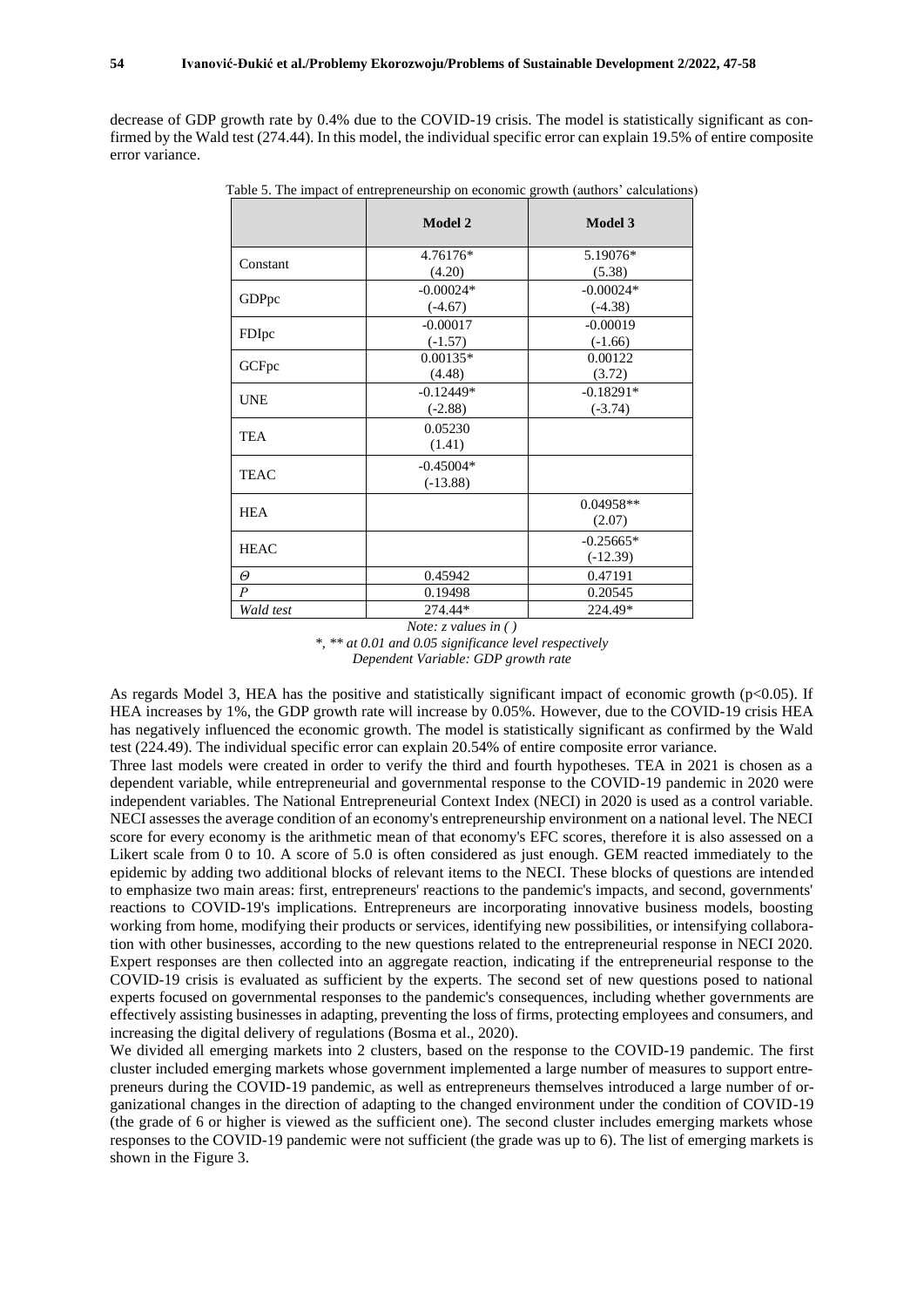

Figure 3. List of emerging markets based on the response to the COVID-19 pandemic (Bosma et al., 2020)

The results of the regression models are presented in Table 6.

Table 6. The impact of entrepreneurial and governmental response to the COVID-19 pandemic on TEA (authors' calculations)

|                         | Model 4          | Model 5          | Model 6            |  |
|-------------------------|------------------|------------------|--------------------|--|
|                         | <b>Cluster 1</b> | <b>Cluster 2</b> | <b>All markets</b> |  |
| Constant                | $-59.695**$      | $-33.077$        | $-39.234**$        |  |
|                         | $(-2.309)$       | $(-0.658)$       | $(-2.272)$         |  |
| <b>NECI</b>             | 5.525            | $-3.060$         | $-0.806$           |  |
|                         | (1.032)          | $(-0.519)$       | $(-0.316)$         |  |
| ER                      | $11.551*$        | 10.905           | $10.269*$          |  |
|                         | (3.549)          | (0.663)          | (3.606)            |  |
| <b>GR</b>               | $-5.682$         | $-1.846$         | $-2.159$           |  |
|                         | $(-1.530)$       | $(-0.202)$       | $(-1.248)$         |  |
| $R^2$                   | 0.650            | 0.537            | 0.485              |  |
| Adj. $R^2$              | 0.500            | 0.288            | 0.374              |  |
| F                       | 4.329**          | 0.404            | 4.391**            |  |
| Note: t values in $( )$ |                  |                  |                    |  |

\*, \*\* at 0.01 and 0.05 significance level respectively Dependent Variable: TEA

According to Model 4, ER has the positive and statistically significant impact on TEA, while the impact of GR is negative and statistically insignificant. If ER increases by 1% the TEA will increase by 11.551 (level of significance is 1%). Also, NECI has the positive impact on TEA, but its impact is insignificant. Model explains 50% changes in TEA under the condition of COVID-19. F test confirms that the model is statistically significant (4.329). On the other hand, the impact of ER on TEA is positive, and the impact of GR is negative, but both are statistically insignificant in emerging markets with insufficient response to the COVID-19. Model 5 explains 28.8% changes in TEA under the condition of COVID-19, but it is not statistically significant. Based on these results we can only partially accept the third hypothesis, as the appropriate responses of entrepreneurs to the COVID-19 pandemic have the positive and significant impact on TEA and sustainable development, while the impact of government responses is negative, but statistically insignificant.

According to Model 6, the impact of ER on TEA is positive and statistically significant, whereas the impact of GR is negative and statistically insignificant. If ER increases by 1%, TEA will increase by 10.269 (level of significance is 1%). We can accept the last hypothesis. Model 6 explains 37.4% of changes in TEA under the condition of COVID-19, and it is statistically significant.

#### *4.2. Discussion and policy recommendations*

The analysis of the data from GEM on a sample of 20 selected emerging markets confirms that entrepreneurship has the positive effect on sustainable development, as well as on economic growth in emerging markets, but this impact is significant only in case of sustainable development. This is in accordance with the result of prior studies conducted in emerging markets (Valliere & Peterson, 2009; Zaki & Rashib, 2016, Ivanovic-Djukic et al., 2022), but contrary to recent theoretical views (Ramesh, 2018), as well as to our expectations. It can be explained by the fact that the macroeconomic environment in emerging markets has not significantly changed during the last years, and the forms of unproductive entrepreneurship (informal and necessity driven entrepreneurship) are still dominant in TEA. For these reasons, TEA have the significant contribution to employment, as well as to solving social problems (as a part of sustainable development), but their contribution to the GDP growth is not significant.

The significant contribution to the GDP growth in emerging markets has only HEA. The results for relationship between HEA and the GDP growth is similar with the results of studies conducted in developed countries, but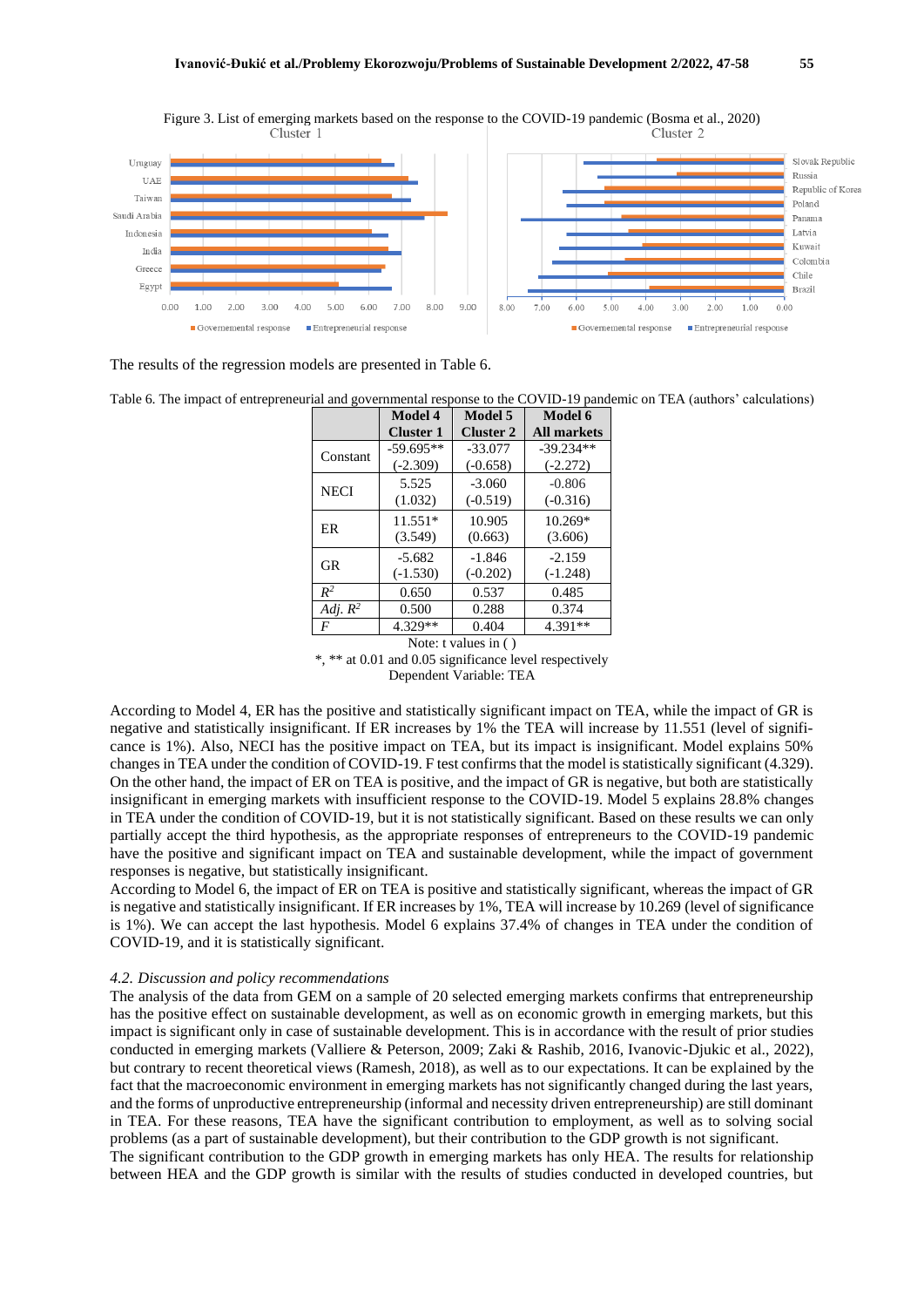different compared to the results obtained by prior research in emerging markets (Vallerie & Peterson, 2009). It can be explained by the fact that the number of these entrepreneurs is increasing rapidly, they are creating great added value and employing a huge number of workers, thus contributing to an increase in economic growth. This is confirmed by the large number of successful start-up ecosystems, especially in China, which is ranked among the top 10 in the world. It is desirable to implement incentive measures in the direction of HEA development. In order to overcome these weaknesses, governments can create start-up ecosystems. The start-up ecosystem encourages the creation and development of HEA thanks to different forms of support, such as mentoring, consulting services, contacts with investors, etc. Also, many high-growth-oriented entrepreneurs included in an entrepreneurial ecosystem create a pool of well-trained and like-minded entrepreneurs. It enables the exchange of knowledge and experiences and creates a culture that encourages innovation and new businesses. By linking technology, capital, and know-how within a protected and enabling environment, the process of business creation can be speeded up, while the probability of failure can be reduced.

The focus of our research was on the impact of the COVID-19 pandemic on entrepreneurship, as well as the link between entrepreneurship and economic growth in emerging markets. The results of regression analysis showed that the COVID-19 pandemic has negatively affected entrepreneurship. During the pandemic, the number of HEA has been reduced. For this reason, TEA and HEA had the negative impact on the GDP growth, which was statistically significant. In order to reorient these negative trends in a positive direction, it is necessary to implement a number of adjustment measures by entrepreneurs, as well as support measures at the state level.

According to GEM data, many entrepreneurs as well as governments responded to the COVID-19 pandemic. Our research has shown that sufficient responses of entrepreneurs to the COVID-19 pandemic have the positive and significant impact on TEA, directly, and on sustainable development, indirectly. This is in accordance with the results of prior studies conducted in developed countries (Block et al., 2020; Fairlie & Fossen, 2021; Belghitar et al., 2021). Also, our analysis has shown that implemented measures by entrepreneurs have a greater contribution to entrepreneurship development during the pandemic compared to supportive measures implemented by governments, which is in accordance with GEM report for 2020.

In order to overcome the consequences of the pandemic and further development of entrepreneurship, it is desirable to implement additional measures. For example, use of digital technology can help entrepreneurs to increasingly sell products on digital platforms, using digital tools like TikTok for marketing and relying on platforms such as Kickstarter for funding. The use of online communities support, can develop opportunities and help entrepreneurs to get assistance with problems, and find collaborators. Working together with entrepreneurs and experts from other countries, through digital social networks, can help entrepreneurs gain valuable experience, find business partners and expand the market. The use of the latest technologies of the so-called Industry 4.0 and robots can help entrepreneurs to offer radically new innovative products and business models, adapted to the changed needs of consumers in the context of the COVID-19 pandemic and improve their business. Finally, digital technology and robots can reconfigure production and service systems, which could be useful even long after the crisis is over (Meurer et al., 2021).

Working from home, as a new business practice, can help entrepreneurs save in costs, but also have a positive impact on the psychological state of their employees during the COVID-19 pandemic. A company's positive psychological state directly influences creative innovation during a crisis. Due to innovation and flexibility, they can quickly engage and implement small-scale creative innovations and thus adapt to the fast-changing circumstances arising from the COVID-19 pandemic (Kuckertz et al., 2020). Also, cooperation with other economic entities could be useful. Positive effects of the cooperation, like information and knowledge gathering (Wall & Bellamy, 2019), mobilization of bricolage (Kuckertz et al., 2020), and joint efforts (Markman et al., 2019), are visible.

#### **5. Conclusion**

The health pandemic caused by COVID-19 has dramatically changed society, and posed huge challenges for economy. Policymakers are persistently looking for appropriate economic solutions that will enable them to get out of the crisis and encourage sustainable development. Numerous previous studies show that entrepreneurship has a significant contribution to sustainable development in developed countries, which has not been proven for emerging markets. Given the fact that emerging markets have become very serious players in global markets, we have examined relationship between entrepreneurship and sustainable development before and during COVID-19 pandemic in emerging markets, in order to propose appropriate macroeconomic measures and revive economy in post COVID-19 period.

We empirically examined the impact of TEA on sustainable development and economic growth in emerging markets in period before and during COVID-19 pandemic (2011-2021). Using data for 20 emerging markets, we found that TEA has a significant contribution to sustainable development, but its contribution to the GDP growth is still not significant. The significant contribution to the GDP growth in emerging markets has only HEA, but their participation in TEA is obviously insufficient.

We also investigate the importance of various measures implemented by entrepreneurs and governments as responses to the changed environment in the pandemic COVID-19. Our research pointed out that sufficient responses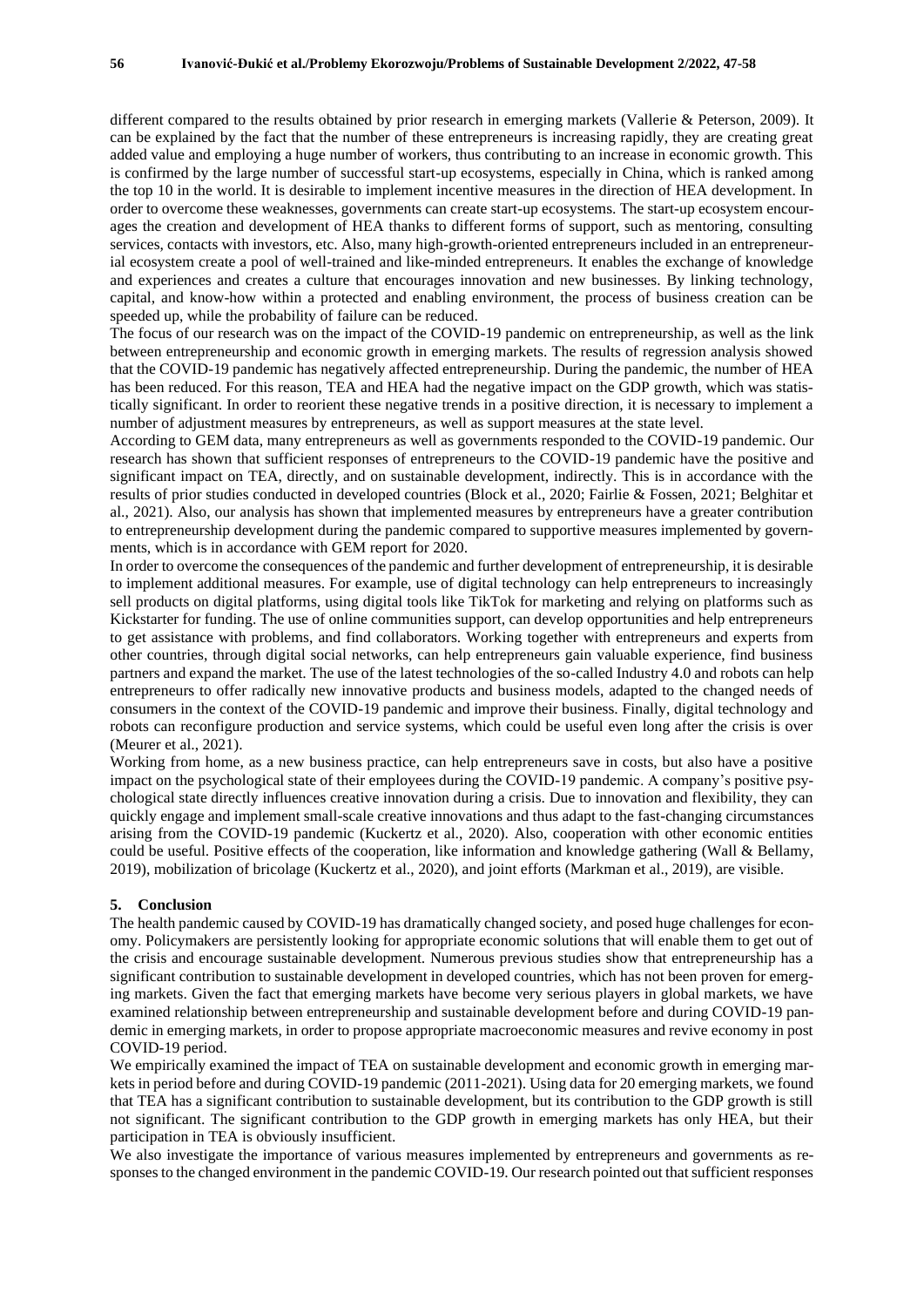to the COVID-19 pandemic could be useful instrument in order to encouraging the development of entrepreneurship and reviving the economy in the post-COVID period in emerging markets.

#### **References**

- 1. ACS Z.J., SONG A., SZERB L., AUDRETSCH D.B., KOMLOSI E., 2021, The Evolution of the Global Digital Platform Economy: 1971-2021, *Small Business Economics*, 57(2):1-31.
- 2. AIZPUN F.C., KRUEGER F., PUTTAIAH M.H., 2019, *Emerging markets: the silver lining amid a challenging outlook,* https://www.swissre.com/dam/jcr:a362f430-9d2b-467a-912d-d7e600827438/sigma1\_2019\_en.pdf (04.03.2022.)
- 3. AUDRETSCH D.B., BELITSKI M., 2021, Knowledge Complexity and Firm Performance: Evidence from the European SMEs, *Journal of Knowledge Management*, 25(4): 693-713.
- 4. AULAKH P., KOTABE M., 2008, Institutional Changes and Organizational Transformation in Developing Economies, *Academy of Management Executive,* 15(3): 95-108.
- 5. BANERJEE D., RAI M., 2020, Social isolation in COVID-19: The impact of loneliness, *International Journal of Social Psychiatry*, 66(6): 525-527.
- 6. BELGHITAR Y., MORO A., RADIC N. 2021, When the Rainy Day is the Worst Hurricane Ever: The Effects of Governmental Policies on SMEs during COVID-19, *Small Business Economics*, 58: 943-961.
- 7. BELITSKI M., GUENTHER C., KRITIKOS A.S., THURIK R., 2021, Economic Effects of the COVID-19 Pandemic on Entrepreneurship and Small Businesses*, IZA Institute of Labor Economics*, *Discussion Paper Series,* IZA DP No. 14630.
- 8. BLOCK J.H., FISCH C., HIRSCHMANN M., 2021, The Determinants of Bootstrap Financing in Crises: Evidence from Entrepreneurial Ventures in the COVID-19 Pandemic, *Small Business Economics,* 58: 867-885.
- 9. BLOCK J.H., KRITIKOS A.S., PRIEM M., STIEL C., 2020, *Emergency Aid for Self-Employed in the COVID-19 Pandemic: A Flash in the Pan?* DIW Berlin, Discussion Paper 1924.
- 10. BOSMA N., HILL S., IONESCU-SOMERS A., KELLEY D., GUERRERO M., SCHOTT T., 2020, *Global Entrepreneurship Monitor – 2020/2021 Global Report,* Global Entrepreneurship Research Association, London Business School, Regents Park, London NW1 4SA, UK.
- 11. BRUTON G.D., AHLSTROM D., OBLOJ K., 2008, Entrepreneurship in Emerging Economies: Where Are We Today and Where Should the Research Go in the Future, *Entrepreneurship: Theory and Practice,* 32(1): 1-14.
- 12. BRUTON G.D., FILATOTCHEV I., SE S., WRIGHT M., 2013, Entrepreneurship and Strategy in Emerging Economies, *Strategic Entrepreneurship Journal*, 7(1):169-180.
- 13. CARREE M., THURIK, R., 2010, *The Impact of Entrepreneurship on Economic Growth, International Handbook of Entrepreneurship Research,* 2nd edition, eds. Acs Z., Audretsch D., Springer, London: 557-594.
- 14. CLAUSS T., ABEBE M., TANGPONG C., HOCK M., 2019, Strategic Agility, Business Model Innovation, and Firm Performance: An Empirical Investigation, *IEEE Transactions on Engineering Management:* 1-18.
- 15. CUCKOVIC N., BARTLETT W., 2007, Entrepreneurship and Competitiveness: The Europeanisation of Small and Medium-Sized Enterprise Policy in Croatia, *Southeast European and Black Sea Studies,* 7(1): 37-56.
- 16. Digitally Driven, 2021, *European Small Businesses Find a Digital Safety Net during Covid-19 Report, Connected Commerce,* http://digitallydriven.connectedcouncil.org/europe/ (03.03.2022.)
- 17. DUTTAGUPTA R., PAZARBASIOGLU C., 2021, Miles to Go: Emerging Markets Must Balance Overcoming the Pandemic, Returning to More Normal Policies, and Rebuilding Their Economies, *IMF Finance and Development*, 58(2): 4- 9.
- 18. FAIRLIE R., FOSSEN F.M., 2021, Did the Paycheck Protection Program and Economic Injury Disaster Loan Program Get Disbursed to Minority Communities in the Early Stages of COVID-19? *Small Business Economics*, 58(2):1-14.
- 19. GRAEBER D., KRITIKOS A.S., SEEBAUER J., 2021, COVID 19: a Crisis of the Female Self-Employed, *Journal of Population Economics*, 34(4): 1141-1187.
- 20. GUEGAN D., HASSANI K., ZHAO X., 2014, Emerging Countries Sovereign Rating Adjustment Using Market Information: Impact on Financial Institutions Investment Decisions, *Emerging Markets and the Global Economy: A Handbook*, eds. Hedi E., Arouri M., Boubaker S., Nguyen D., Academic Press, Oxford, UK: 17-49.
- 21. IVANOVIĆ-ĐUKIĆ M., KRSTIĆ B., RAĐENOVIĆ T., 2022, Entrepreneurship and Economic Growth in Emerging Markets: An Empirical Analysis, *Acta Oeconomica*, 72(1): 65-84.
- 22. KPMG, 2020, *Government and institution measures in response to COVID-19*, https://home.kpmg/xx/en/home/insights/2020/04/china-government-andinstitution-measures-in-response-to-covid.html (04.03.2022.)
- 23. KUCKERTZ A., BRANDLE L., GAUDIG A., HINDERER S., REYES C.A.M., PROCHOTTA A., STEINBRINK K.M., BERGER E.S., 2020, Startups in Times of Crisis – A Rapid Response to the COVID-19 Pandemic, *Journal of Business Venturing Insights*, 13, e00169.
- 24. KVINT V., 2009, *The Global Emerging Market, Strategic Management and Economics,* New York, London: Routledge.
- 25. LIGUORI E., WINKLER C., 2020, From Offline to Online: Challenges and Opportunities for Entrepreneurship Education following the COVID-19 Pandemic, *Entrepreneurship Education and Pedagogy*, 3(4): 346-351.
- 26. LIN Y.F., 2011, *Global Development Horizons 2011 – Multipolarity: The New Global Economy,* http://www.worldbank. org/Gdh2011 (04.03.2022.)
- 27. LIU Y., ZHANG Y., FANG H., CHEN X., 2021, SMEs' Line of Credit under the COVID-19: Evidence from China, *Small Business Economics*, 58(2): 807-828.
- 28. LU Y., ZHOU L., BRUTON G.D., LI W., 2010, Capabilities as a Mediator Linking Resources and the International Performance of Entrepreneurial Firms in an Emerging Economy, *Journal of International Business Studies*, 41(3): 419- 436.
- 29. MARKMAN G.D., WALDRON T.L., GIANIODIS P.T., ESPINA M.I., 2019, E Pluribus Unum: Impact Entrepreneurship as a Solution to Grand Challenges, *Academy of Management Perspectives,* 33(4): 371-382.